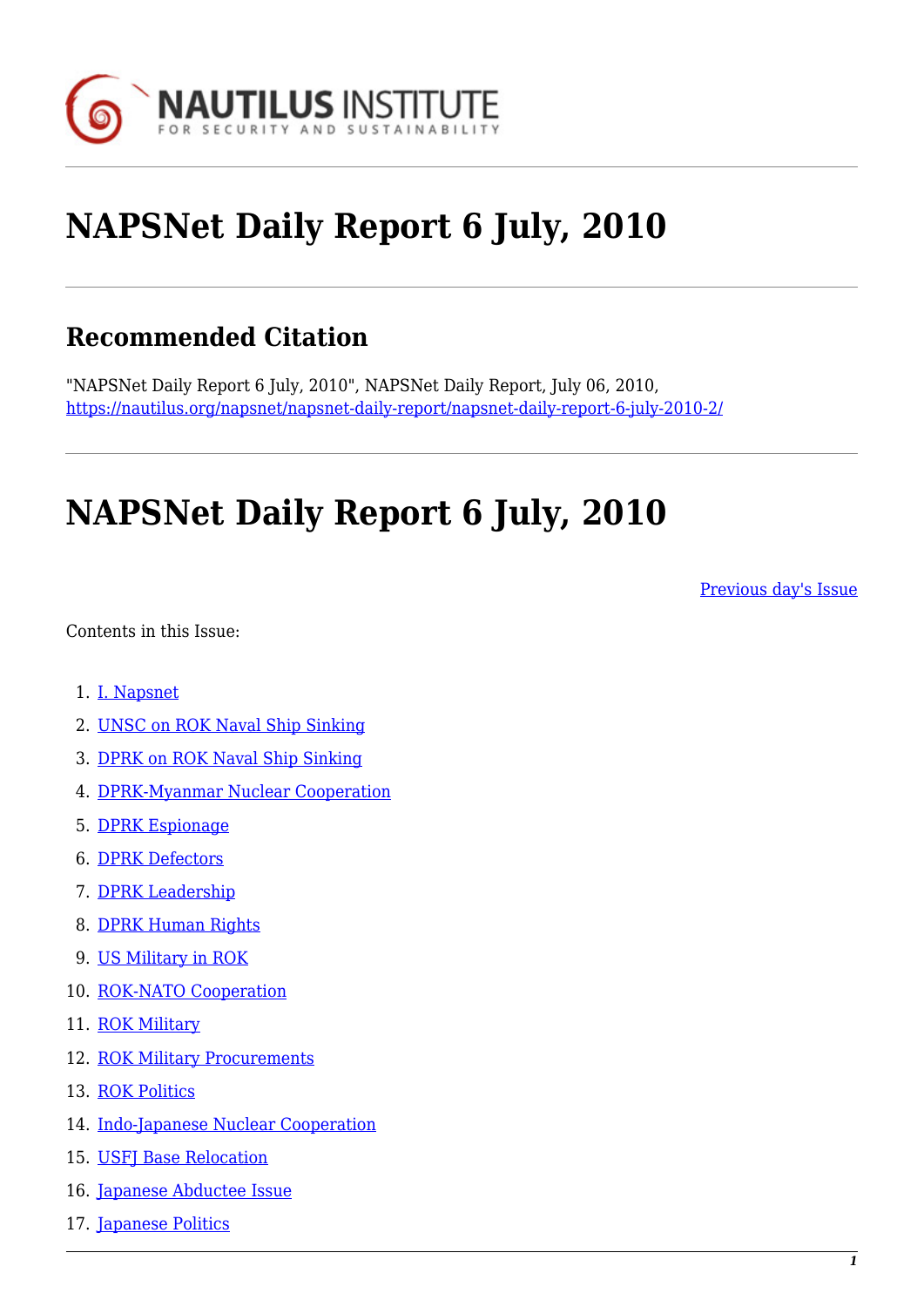- 18. [Sino-US Relations](#page-7-1)
- 19. [PRC Military Exercises](#page-8-0)
- 20. [PRC Ethnic Unrest](#page-8-1)
- 21. [PRC Internet Control](#page-9-0)
- 22. [PRC Climate Change](#page-9-1)
- 23. [PRC Demographics](#page-10-0)

### <span id="page-1-0"></span>**1. I. Napsnet**

#### <span id="page-1-1"></span>[\(return to top\)](#page-0-0)

### **2. UNSC on ROK Naval Ship Sinking**

Chosun Ilbo ("UN SECURITY COUNCIL NO CLOSER TO DECISION OVER CHEONAN", Seoul, 2010/07/06) reported that Seoul is discussing with the U.S. and other allies how to persuade the UN Security Council (UNSC) to adopt at least a chairman's statement condemning the DPRK's attack on the Cheonan. But the PRC continues to block any term or phrase that would point directly to the DPRK as the culprit. A diplomatic source on Monday said UNSC members feel under pressure to reach some kind of decision. Some government officials are talking about getting the PRC to abstain from voting on a resolution, if it is realistically difficult to persuade all permanent members to adopt a chairman's statement. A Foreign Ministry official said, "It's true that the situation hasn't turned out as we expected. But if we give the impression that we're pressed for time it may put us at a disadvantage in negotiations."

#### <span id="page-1-2"></span>[\(return to top\)](#page-0-0)

### **3. DPRK on ROK Naval Ship Sinking**

Chosun Ilbo ("N.KOREAN ENVOYS ON MISSION TO DENY CHEONAN SINKING", Seoul, 2010/07/02) reported that Han Bong-ho, the DPRK ambassador to Laos, recently told a senior Laotian government official if Pyongyang had really intended to strike the Cheonan, it would have fired not one torpedo but several. Han also claimed that the propulsion shaft of a DPRK torpedo that the ROK investigation team presented as evidence was either planted there by the ROK government or had lain in the waters for many years.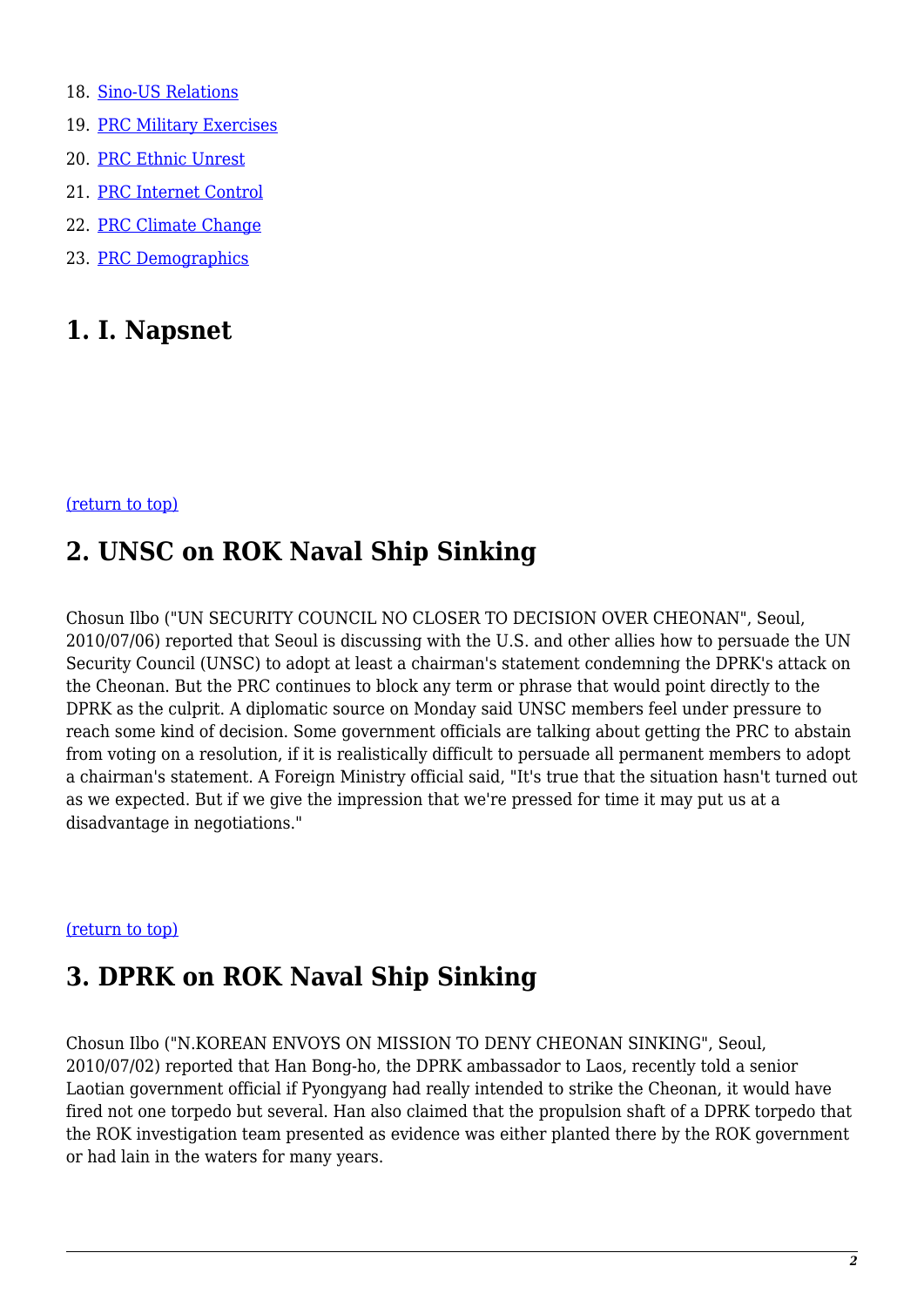# <span id="page-2-0"></span>**4. DPRK-Myanmar Nuclear Cooperation**

Korea Times (Kang Hyun-kyung, "'OIL FIRMS FUEL NUCLEAR PROLIFERATION IN MYANMAR'", Seoul, 2010/07/05) reported that three oil companies, Total, Chevron and PTTEP, have provided Burma's military junta with half of their revenue, worth nearly \$5 billion earned from the Yadana Natural Gas Project, EarthRights International claimed Monday. The group claimed that "the funds have enabled Burma's autocratic junta to maintain power and pursue a nuclear weapons program while participating in illicit weapons trade with North Korea."

<span id="page-2-1"></span>[\(return to top\)](#page-0-0)

# **5. DPRK Espionage**

Joongang Ilbo ("SPYING FOR THE NORTH TO SEE HIS MOM", Seoul, 2010/07/06) reported that according to Seoul Central District Prosecutors' Office, a man surnamed Han was arrested on July 2 for spying for the DPRK. In 1969, he was arrested for spying, too, confessed and later defected. The State Security Department of the DPRK won him over in 1996 with a deal that let him see his family in return for spying. He went to the DPRK four times to meet family, and received orders from the department from 1996 to 2007, when his mother died. According to prosecutors, Han's missions included locating the defector Hwang Jang-yop, reporting recent moves of the Association of North Korean Defectors, and measuring the strength of the National Intelligence Service's defector investigations.

#### <span id="page-2-2"></span>[\(return to top\)](#page-0-0)

### **6. DPRK Defectors**

Joongang Ilbo (Jeong Yong-soo, "DEFECTORS COMING BY BARGE SINCE CHEONAN SINKING", Seoul, 2010/07/05) reported that DPRK defections Koreans via sea barges are on the rise since the Cheonan sinking in March, according to the military. Government sources in foreign affairs and defense said Saturday that two DPRK defectors were spotted by the ROK Navy on an unpowered barge in the East Sea, 40 kilometers (25 miles) away from Sokcho, Gangwon, at 9 a.m. June 26. "On the spot, they said their motive was to defect from the military," one source said, "and were led to the appropriate government organizations." The source said intelligence agents are interrogating the defectors, in particular over their backgrounds and their defection route. The sources said defections by sea might stem from strengthened security measures by the ROK on its border with the DPRK. But they might also be an attempt by the DPRK to check security conditions on the ROK coastlines after the Cheonan sinking, using spies disguised as defectors.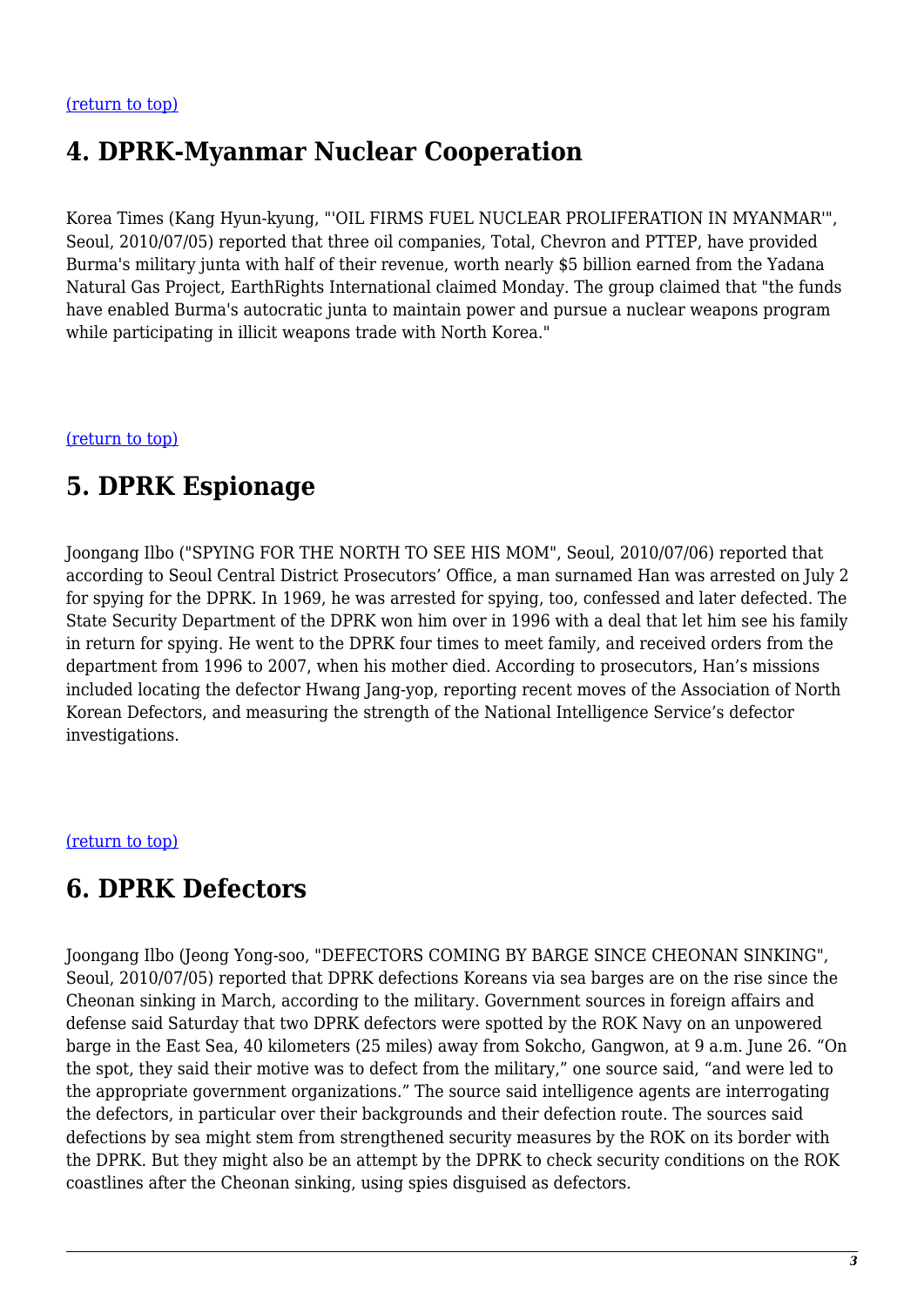Yonhap (Sam Kim, "GOV'T, AUTOMAKER LAUNCH JOINT MICROFINANCE PROGRAM FOR N. KOREAN DEFECTORS", Seoul, 2010/07/06) reported that the ROK Unification Ministry agreed Tuesday with Hyundai Motor to launch a joint program aimed at providing low-interest loans to DPRK defectors. The program allows DPRK defectors to receive small-scale business loans from a Hyundai Motor-provided fund after the ministry approves their applications. Minister Hyun In-taek signed the deal with the head of Hyundai Motor Group Smile Microcredit Bank on Tuesday, and the ministry formally began seeking applicants through early August.

<span id="page-3-0"></span>[\(return to top\)](#page-0-0)

# **8. DPRK Leadership**

Chosun Ilbo ("ANOTHER CODE WORD HINTS AT N.KOREAN SUCCESSION", Seoul, 2010/07/02) reported that in an editorial on Wednesday about a Politburo meeting in September, the Rodong Shinmun said, "We must defend with our lives the party's Politburo meeting attended by our Great Comrade Kim Jong-il and rally in support around the Party Center." The term "Party Center" first appeared in an editorial in the Rodong Shinmun in February 1974 after Kim Jong-il was anointed to succeed Kim Il-sung and has been rarely used since the elder Kim's death in 1994. "It's likely that 'Party Center' refers to Kim Jong-un, the heir apparent," said a source familiar with DPRK matters. "It could be part of preparations for the appointment of Kim Jong-un as a Politburo member of the central military committee at the September meeting."

Joongang Ilbo (Lee Young-jong, "BIGWIGS IN NORTH VIE FOR POWER OVER INVESTMENTS", Seoul, 2010/07/05) reported that sources with knowledge of the DPRK said Saturday that Jang Songthaek and O Kuk-ryol, both vice chiefs of the DPRK's National Defense Commission, are competing over who can attract more foreign investment. "O Kuk-ryol dominated the foreign investment coming into the North because of his military power," said one of the sources, "but he is in a hegemony struggle in that area with Jang Song-thaek, who thrust himself into foreign investment promotion later than [O Kuk-ryol]." O and his aides established Choson Kukje Sanghoe (Korean International Trading Company) as the organization solely responsible for foreign investment promotion and received approval for the organization from the presidium of the Supreme People's Assembly on July 1, 2009. Meanwhile, Jang named Park Chol-su, a Korean-Chinese businessman, president of Korea Taepung International Investment Group, which he re-purposed to attract foreign investment. "O Kuk-ryol is very displeased that Jang jumped into the foreign investment business that he led," said the sources. "Currently, Choson Kukje Sanghoe and Korea Taepung International Investment Group are vying against one another."

#### <span id="page-3-1"></span>[\(return to top\)](#page-0-0)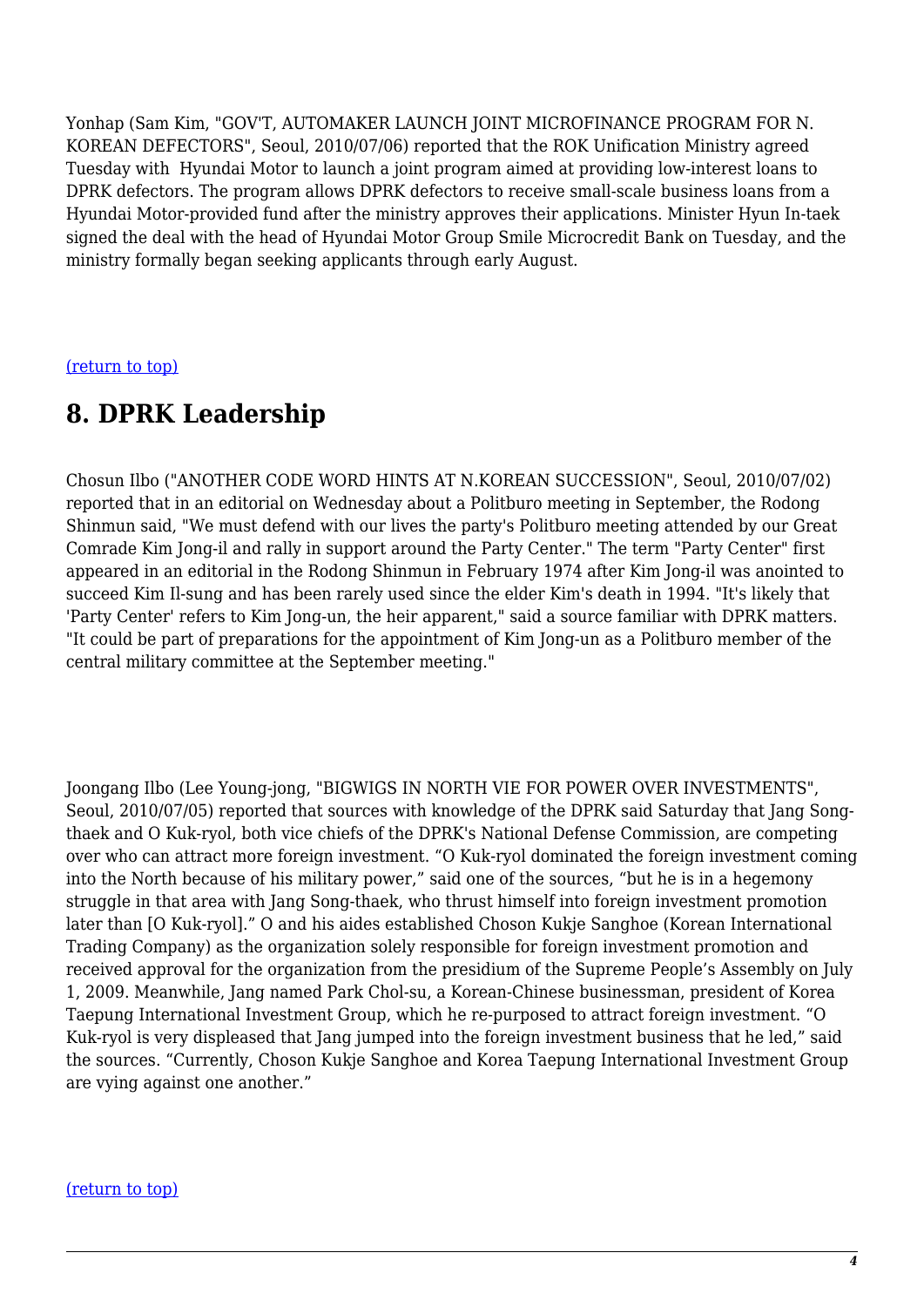# **10. DPRK Human Rights**

Korea Herald ("NKOREAN KILLED FOR SPREADING GOSPEL: REPORT", Seoul, 2010/07/05) reported that the Associated Press said Son Jong-nam was reportedly tortured to death for spreading the Gospel with 20 bibles and 10 cassette tapes in the DPRK in 2009, 11 years after living in the neighboring area of the PRC in 1998. The wire said it obtained the information from his younger brother Son Jung-hun, who lives in the ROK.

<span id="page-4-0"></span>[\(return to top\)](#page-0-0)

# **11. US Military in ROK**

Korea Times (Jung Sung-ki, "US TO DEPLOY AIRBORNE NETWORK IN SOUTH KOREA", Seoul, 2010/07/02) reported that the U.S. Air Force is considering deploying an up-to-date airborne communications network system in the ROK in an effort to boost its intelligence, surveillance and reconnaissance capabilities against DPRK threats, Lieutenant General Jeffrey Remington, commander of the 7th Air Force, said Friday. In a speech at a security conference in Seoul, Remington said his command is exploring the deployment of the Battlefield Airborne Communications Node (BACN) in the ROK theater, as the network system's effectiveness has been proven in Afghanistan.

#### <span id="page-4-1"></span>[\(return to top\)](#page-0-0)

### **12. ROK-NATO Cooperation**

Yonhap (Yoo Jee-ho, "NATO WANTS TO INCREASE COOPERATION WITH S. KOREA, NON-MEMBERS: OFFICIAL", Seoul, 2010/07/06) reported that Dirk Brengelmann, NATO's assistant secretary general for political affairs and security policy, said Tuesday the alliance is looking to increase cooperation with the ROK and other partners beyond Europe and North America to meet global challenges such as proliferation and piracy. "NATO's intention is not to become a global police. We intend to remain a Euro-Atlantic organization. But it's at the same time necessary to do cooperation with these (non-member) partners. There's an ever-increasing web of partnerships and cooperation," he said.

<span id="page-4-2"></span>[\(return to top\)](#page-0-0)

# **13. ROK Military**

Chosun Ilbo ("CONSCRIPTION 'SHOULD BE PHASED OUT SLOWLY'", Seoul, 2010/07/06) reported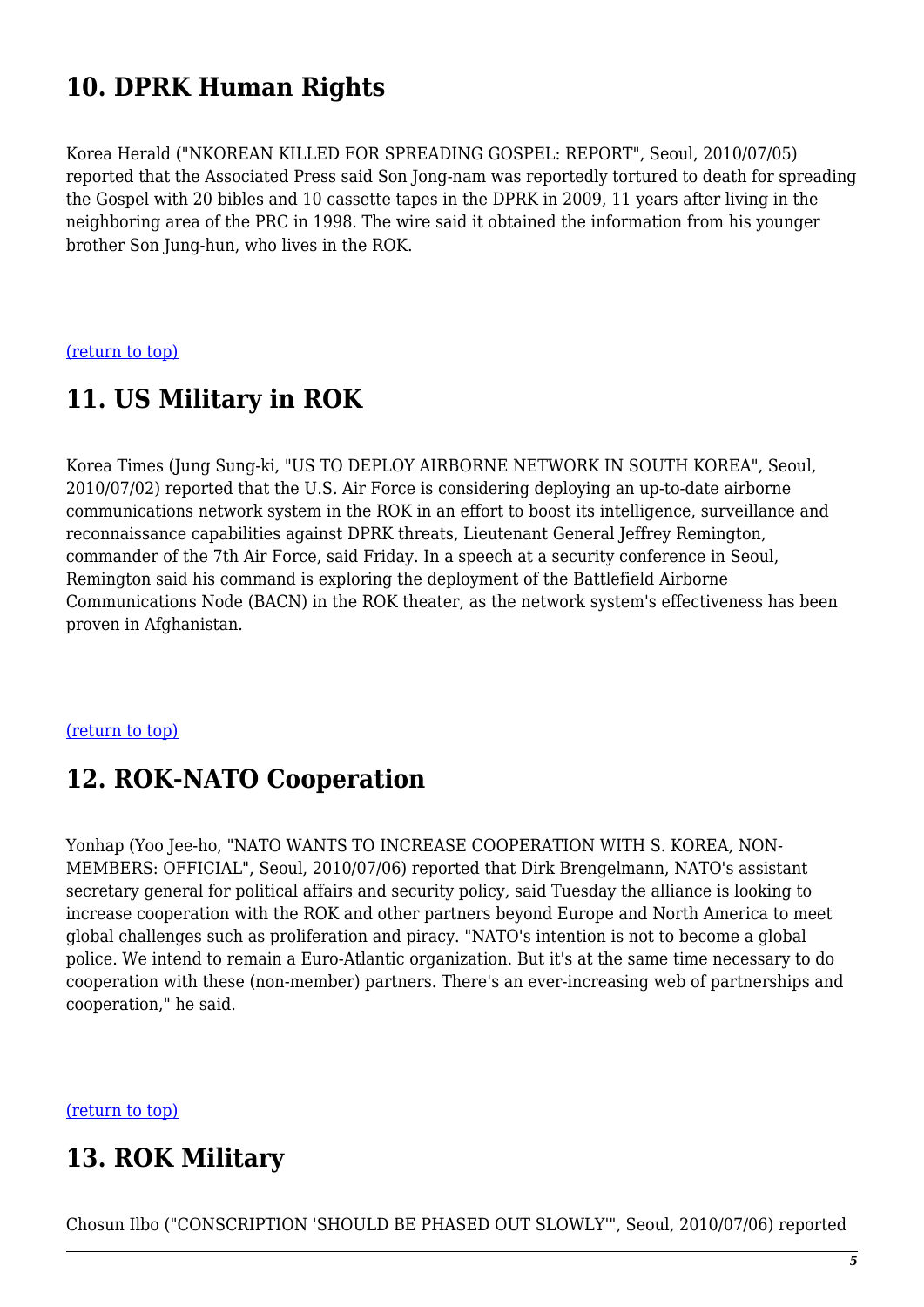that experts say the ROK should not abolish conscription completely after 2020 given the security situation, manpower, people's perception of military service, and available funds. According to analysis by Dr. Jung Joo-sung of the Korea Institute for Defense Analyses, the country would need to spend another W6 trillion (US\$1=W1,223) per year if it replaces conscripts with volunteers while maintaining forces at 500,000. This would mean an increase of about 25 percent in defense spending. To maintain 500,000 professional soldiers, the country would have to recruit about 120,000 volunteers every year. But analysis shows that it would be difficult to fill the quota, which would at best stretch to 300,000 troops. "If we keep the standing force at 500,000, we'd still need about 59 percent of conscripts even after 2020," Jung said. "As a preparation to a fully professional military, we'll need to come up with a mixed system focusing on conscripts and then increase the proportion of volunteers step by step after 2020 by giving priority to them."

#### <span id="page-5-0"></span>[\(return to top\)](#page-0-0)

### **14. ROK Military Procurements**

Korea Times (Lee Tae-hoon, "120 NEXT-GENERATION JET FIGHTERS TO REPLACE F-5S BY 2020", Seoul, 2010/07/04) reported that the ROK Air Force will decommission its entire fleet of F-5 fighter jets by 2020, which have been branded "pilot killers" following a series of crashes in the past decade, a military official Sunday. The F-5s will be gradually replaced with 120 jets to be developed under the KF-X program, which aims to build and produce indigenous aircraft on par with the F-16, the official said on condition of anonymity.

#### <span id="page-5-1"></span>[\(return to top\)](#page-0-0)

# **15. ROK Politics**

Korea Herald (Kim So-hyun , "P.M. OFFICE STAFF ACCUSED OF ABUSING INVESTIGATIVE POWER", Seoul, 2010/07/05) reported that the ROK prime minister's office said Monday it has referred four of its staff members for a prosecution probe as they were found to have violated rules on government officials' duties. Lee In-kyu, a senior official in charge of inspecting ethics-code violation by public officials, and three lower-level officials allegedly led an illegal probe of a businessman surnamed Kim who posted on his blog a video image of slander against President Lee Myung-bak and his policies. Kim at that time ran a subcontractor of a major bank. A Democratic Party lawmaker and MBC-TV claimed late last month that Lee In-kyu's people searched Kim's office and pressured the bank to stop doing business with Kim. The case was then transferred to the police who interrogated Kim on charges of embezzlement and libel against the president.

#### <span id="page-5-2"></span>[\(return to top\)](#page-0-0)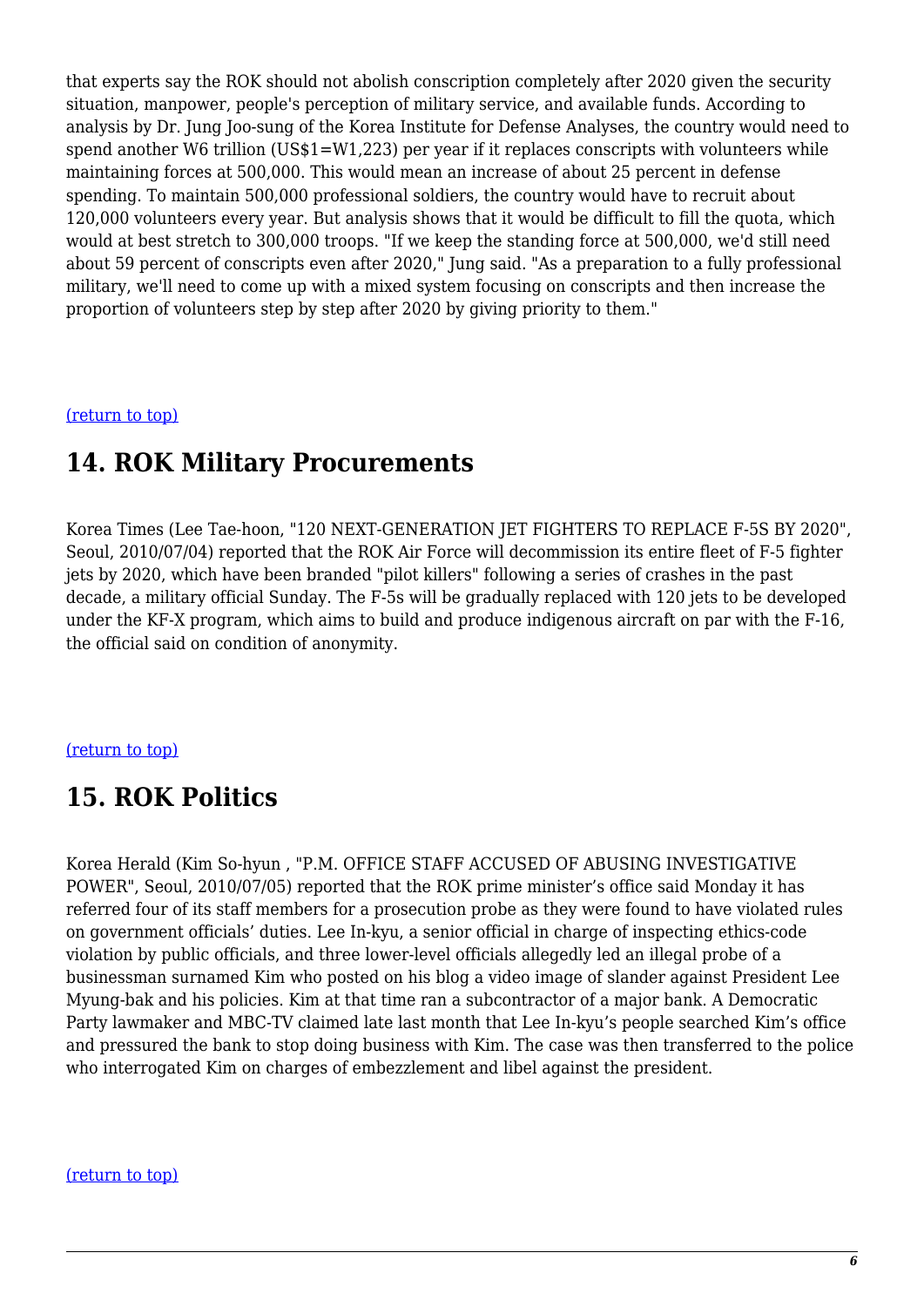# **16. Indo-Japanese Nuclear Cooperation**

Asahi Shimbun (Yuzuru Takano, "KAKODKAR: INDIA TO TAKE A HARD-LINE IN NUCLEAR TALKS", Mumbai, 2010/07/05) reported that Anil Kakodkar, a nuclear scientist and member of India's Atomic Energy Commission, said Friday that there was little chance India would accept any restrictions in a nuclear deal with Japan beyond the existing international framework. Kakodkar said the talks with Japan would revolve around the framework for cooperation already established through the Nuclear Suppliers Group and the India-U.S. nuclear pact. Japan's Foreign Minister Katsuya Okada has tried to allay domestic apprehension over providing nuclear technology to a country that has not signed the Nuclear Nonproliferation Treaty (NPT) by saying Japan will try to include restrictions on India's nuclear tests in the deal.

<span id="page-6-0"></span>[\(return to top\)](#page-0-0)

### **17. USFJ Base Relocation**

Associated Press ("REPORT: US ASKS JAPAN TO PAY MORE FOR MARINE MOVE", Tokyo, 2010/07/04) reported that the United States has asked Japan to help shoulder hundreds of millions of dollars in additional fees to transfer Marines from Okinawa to Guam, Kyodo news agency reported. The extra money is needed to help pay for electricity, water and sewage facilities at the new site. U.S. Defense Secretary Robert Gates asked Tokyo last month to help pick up the tab for the higher-than-expected infrastructure costs at the new base, Kyodo news said, citing unnamed diplomatic sources.

Yomiuri Shimbun (Satoshi Ogawa, "U.S. RETHINKS MARINE CORPS' SHIFT TO GUAM", Washington, 2010/07/03) reported that the U.S. government is reconsidering the relocation of some marine corps personnel from Okinawa Prefecture to Guam to enhance its rapid-response capability due to uncertain security conditions on the Korean Peninsula and in the PRC. According to sources close to both governments, Washington has told Tokyo that some of the approximately 8,000 III Marine Expeditionary Force (MEF) personnel now stationed in Okinawa will remain there. In place of the MEF personnel that will stay in Okinawa, Washington will shift a combat unit of equivalent size from Okinawa to Guam.

<span id="page-6-1"></span>[\(return to top\)](#page-0-0)

### **19. Japanese Abductee Issue**

Yomiuri Shimbun ("'DON'T LEAVE ABDUCTEES BEHIND'", Tokyo, 2010/07/03) reported that in the 9-1/2 months since the Democratic Party of Japan came to power, there has been no notable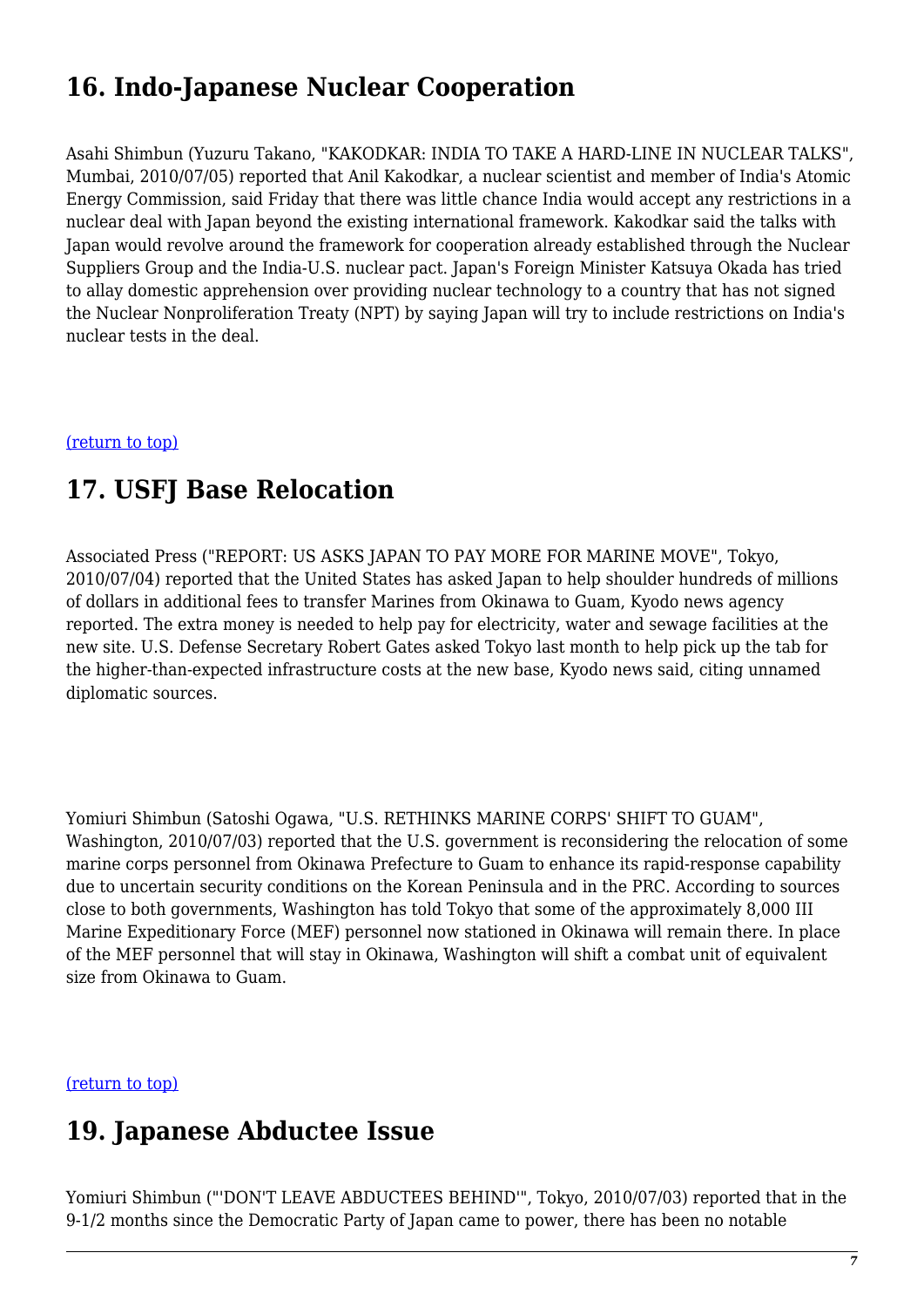progress on the issue of Japanese abducted by the DPRK. "It doesn't do any good if someone just says 'I'll resolve the abduction issue.' There's no point unless the government shows us concrete plans and shows how they will be carried out," Shigeru Yokota, whose daughter was taken by DPRK agents, said to reporters after a meeting with Prime Minister Naoto Kan on June 10, just after Kan was elected prime minister. Many members of the Association of the Families of Victims Kidnapped by North Korea feel they have been tossed aside by politicians. Shigeo Iizuka, 72, chairman of the families association, said: "Election day for the upper house is approaching, but the abduction issue hasn't been mentioned so much. It's really disappointing."

#### <span id="page-7-0"></span>[\(return to top\)](#page-0-0)

### **20. Japanese Politics**

Asahi Shimbun ("CABINET APPROVAL RATE SAGS TO 39%", Tokyo, 2010/07/06) reported that the support rate for the Cabinet of Japanese Prime Minister Naoto Kan fell sharply to 39 percent from 48 percent a week ago as more voters reject Kan's handling of the consumption tax issue, an Asahi Shimbun weekend survey showed. The nonsupport rate shot up to 40 percent in the Saturday-Sunday telephone poll, from 29 percent in the June 26-27 survey. Asked which party they would vote for if the Upper House election were held now, 30 percent chose the DPJ, against 17 percent for the Liberal Democratic Party and 6 percent for Your Party. The rate for the DPJ was down sharply from 39 percent in the previous survey, while the LDP's rate inched up 2 points from 15 percent.

Reuters ("JAPAN PM IN DANGER OF MISSING ELECTION TARGET: REPORT", Tokyo, 2010/07/06) reported that Japan's ruling Democratic Party is in danger of missing Prime Minister Naoto Kan's target in Sunday's upper house election, the Sankei newspaper said. A July 2-4 survey by the Sankei showed that the DPJ may win between 48 and 55 of the 121 seats up for grabs in the 242-member upper house, in line with other media forecasts saying it will fall short of the 60 it needs for an outright majority. About 20 percent of voters are still undecided and the result could shift in the final days before the vote, the Sankei said.

#### <span id="page-7-1"></span>[\(return to top\)](#page-0-0)

### **22. Sino-US Relations**

New York Times (Michael Wines, "GEOLOGIST'S SENTENCE IS QUESTIONED", Beijing, 2010/07/05) reported that US officials reacted with dismay and puzzlement on Monday to the eightyear prison sentence imposed on an American geologist because he bought a database on the PRC's oil industry. The geologist, Xue Feng, had already spent more than two and a half years in jail while the case dragged on, and had complained to outsiders seeking his release that his captors tortured him by pressing lighted cigarettes into his arms and hitting him with an ashtray. "Now that the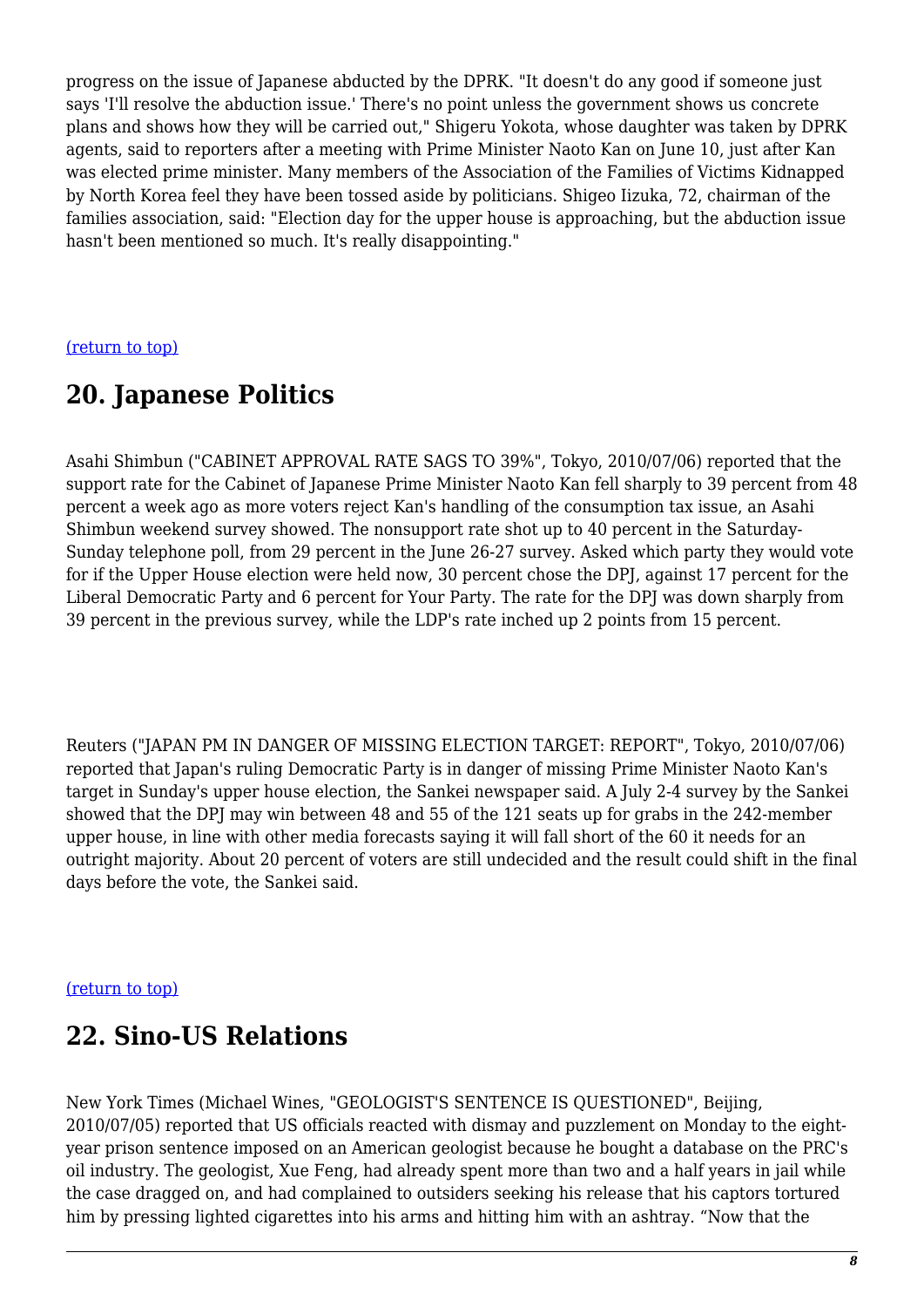Chinese legal system has ruled, I believe the time has come for Dr. Xue, who has already been detained for two and a half years, to be released," US Ambassador Jon Huntsman said in a statement. "I urge the Chinese authorities to take into account the long ordeal he has suffered and in the spirit of justice allow him to be returned home and be reunited with his family."

#### <span id="page-8-0"></span>[\(return to top\)](#page-0-0)

# **23. PRC Military Exercises**

Asahi Shimbun (Kenji Minemura, "CHINA'S SABER-RATTLING NAVAL EXERCISES DESIGNED TO DETER U.S.", Beijing, 2010/07/05) reported that the PRC People's Liberation Army is asserting its supremacy over waters off the PRC coast in naval exercises being conducted ahead of United States-ROK war games scheduled later this month. The latest PRC naval exercise appears to be in response to reports that a U.S. aircraft carrier has been dispatched to the Yellow Sea to take part in joint exercises with the ROK. The dispatch of the aircraft carrier, presumably the USS George Washington based at Yokosuka, Kanagawa Prefecture, is being characterized as an "attempt to invade the Yellow Sea using the sinking as a pretext," according to the PRC global affairs journal Huanqiu Shibao (Global Times). The exercises are scheduled to continue through Monday, and the entire area has been closed to maritime traffic. While details of the exercises have been kept under a tight veil, diplomatic sources in Beijing hinted that a new anti-ship ballistic missile known as a "carrier killer" will be tested.

#### <span id="page-8-1"></span>[\(return to top\)](#page-0-0)

### **24. PRC Ethnic Unrest**

Asahi Shimbun (Atsushi Okudera , "BEIJING KEEPS WATCH ON UIGHURS", Kashgar, 2010/07/05) reported that while Xinjiang now appears calm, the PRC government keeps residents and the media under control with a heavy hand and an ever-watchful eye. Trucks crammed with heavily armed police patrol the streets. While a slogan on the side of a truck says, "The various ethnic groups are family for eternity," the police officers carry automatic weapons. Local residents glumly watch as the trucks roll by.

Agence France-Presse (Marianne Barriaux, "WEB BLOCKS REMAIN ONE YEAR ON FOR CHINA'S UIGHURS", Urumqui, 2010/07/06) reported that access to dozens of websites, largely governmentrun or national web portals, was restored in Xingjiang earlier this year, and most others came back on stream in May. But three major portals used by Uighurs for news and discussion remain blocked. "If something big happens outside (Urumgi), that's how we communicate," said Ruzmammat, a 22year-old web cafe employee in a mainly Uighur quarter of Urumqi. "But we also use the sites for other stuff like finding jobs," he said.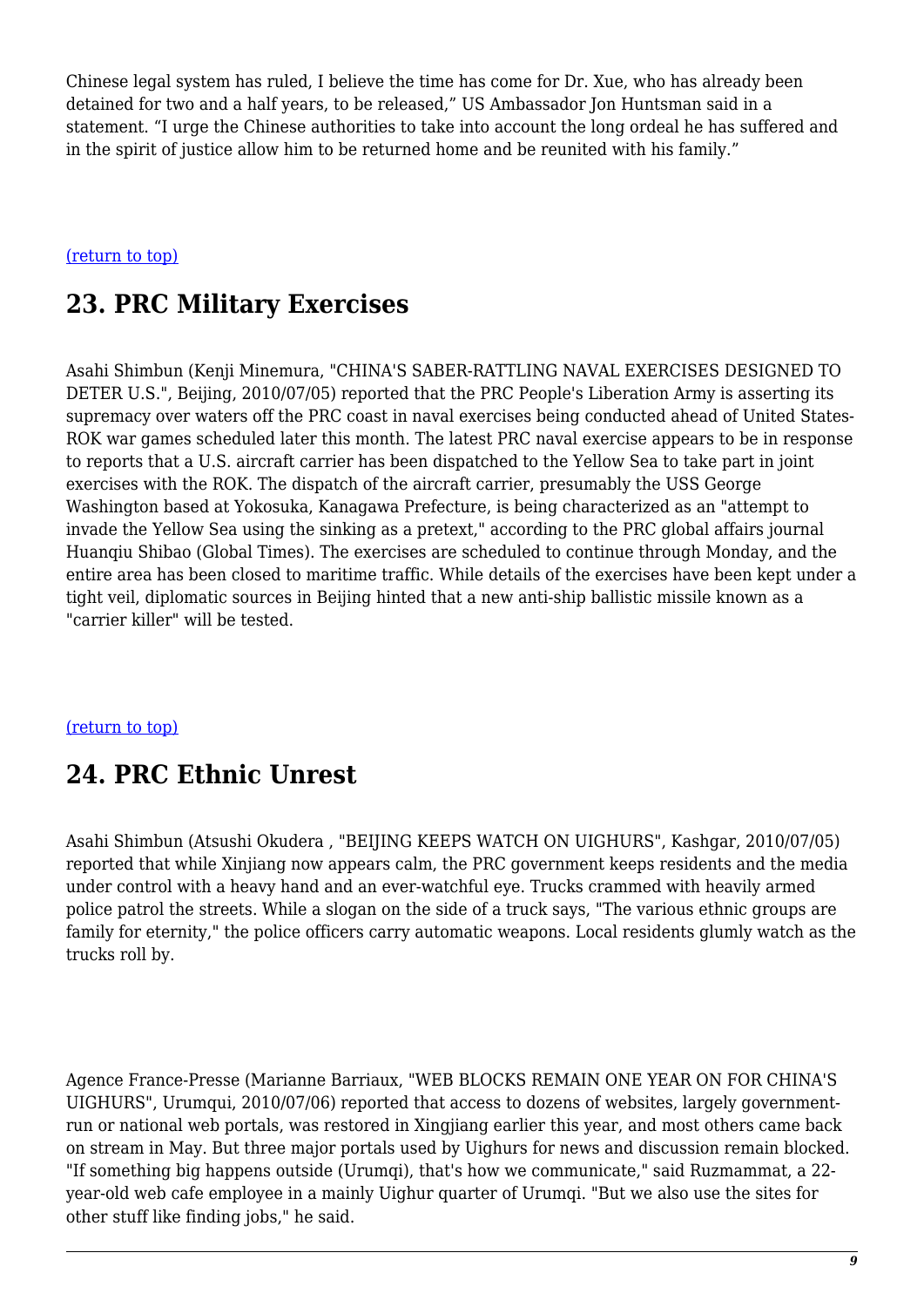Associated Press (Alexa Olesen, "RIOT ANNIVERSARY IN CHINA PASSES OFF PEACEFULLY", Beijing, 2010/07/05) reported that teams of police patrolled streets in the western region of Xinjiang as part of stringent security controls Monday on the one-year anniversary of riots. Despite tensions, there was no apparent sign of unrest. An ethnic Han Chinese man who runs the Little West Gate Family Hotel in the regional capital of Urumqi said his family spent the day indoors as a precaution. The man, who would only give his surname Zhang, said shoppers had to go through airport-style security checks at the open air market in the city's center. Bags also were searched at airports, train stations and bus stops, said a receptionist surnamed Fang at the Yilong Hotel.

BBC News ("AMNESTY CHALLENGES CHINA ON XINJIANG RIOT ACCOUNTS?", 2010/07/02) reported that Amnesty International (AI) says it has newly gathered testimonies from Uighurs who fled the PRC after last year's unrest. They allege that demonstrators were attacked by the security forces, shot in the back or denied protection. The Amnesty report says more than 1,000 people were detained and possibly hundreds subjected to enforced disappearances. AI is calling on the PRC to set up an independent and impartial inquiry into the human rights abuses committed by all participants in the unrest. "The official account leaves too many questions unanswered. How many people really died, who killed them, how did it happen, and why?" said AI's Asia-Pacific deputy director Catherine Baber.

#### <span id="page-9-0"></span>[\(return to top\)](#page-0-0)

### **28. PRC Internet Control**

Asahi Shimbun ("CHINESE SOLDIERS SENT TO CYBERIA", Hong Kong, 2010/07/05) reported that Beijing has introduced a complete ban on Internet use by People's Liberation Army personnel, according to the South China Morning Post. The embargo reportedly extends to off-duty Net use and use in private homes. Numerous PRC military sources said that soldiers have been prohibited from surfing the Internet or writing on blogs or in chat rooms since mid-June. The measures were introduced after the discovery of numerous instances of military secrets being leaked onto the Internet.

<span id="page-9-1"></span>[\(return to top\)](#page-0-0)

# **29. PRC Climate Change**

New York Times (Keith Bradsher, "CHINA FEARS CONSUMER IMPACT ON GLOBAL WARMING ",